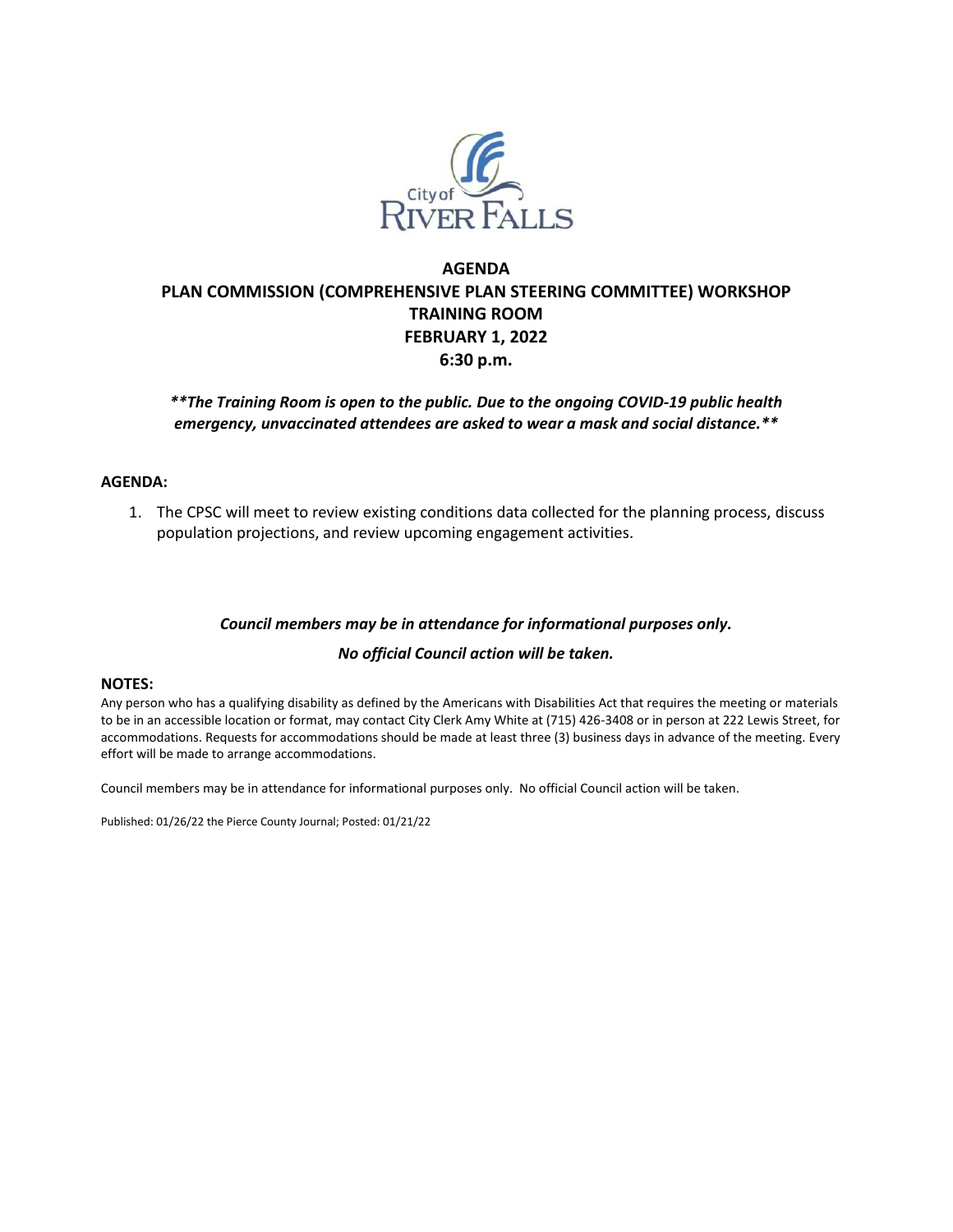# Community Development Department

**Plan Commission Director's Report - January 2022**



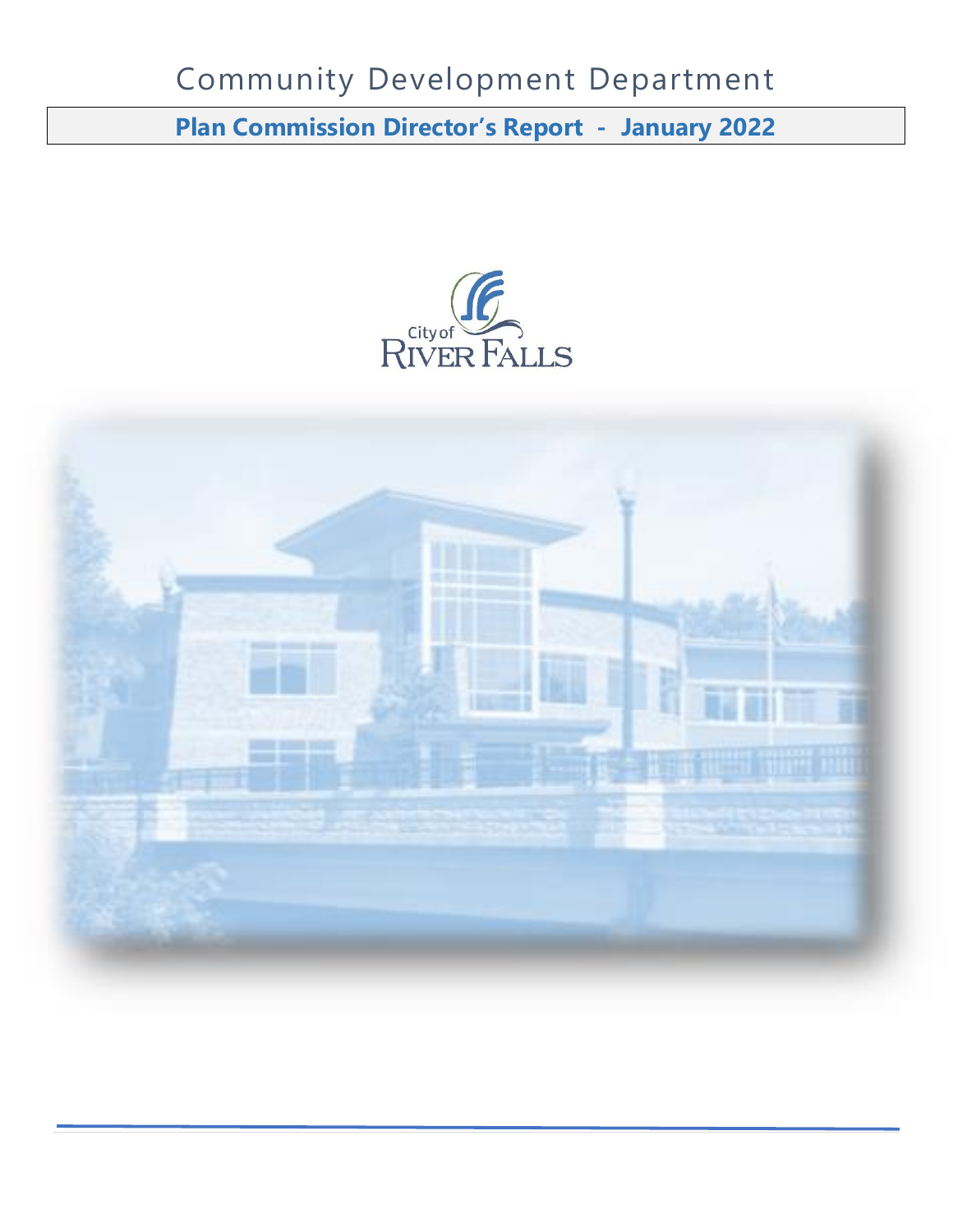# Introduction

This report is provided monthly to update the Plan Commission on Community Development efforts for the past month, as well as to provide a look forward to the upcoming Plan Commission work.

### **Reporting Period:**

January 1 – January 31, 2022

#### **Next Plan Commission Meeting:**

March 1, 2022

#### **2022 Community Development Major Projects:**

- Ensure sustained development/redevelopment of the City from the prospect stage through construction
- Economic Development
	- o Customer Relations Management Software (CRM)
	- o Shovel ready sites
- Engineering
	- o North Interceptor project
	- o North Water Tower Project
	- o North Loop Watermain Project
	- o WisDOT Wasson Lane design
	- o WisDOT Cemetery Rd
	- o WisDOT Powell Avenue bridge design
	- o Troy/Pomeroy watermain construction
	- o North Interceptor Sewer Lining Project
	- o Mann Valley preliminary design
- Planning/Zoning/Inspections
	- o Comprehensive Plan update
	- o Outdoor Recreation Plan update
	- o Bicycle and Pedestrian Plan update
	- o Roll out code enforcement changes
	- o Permitting/code enforcement software research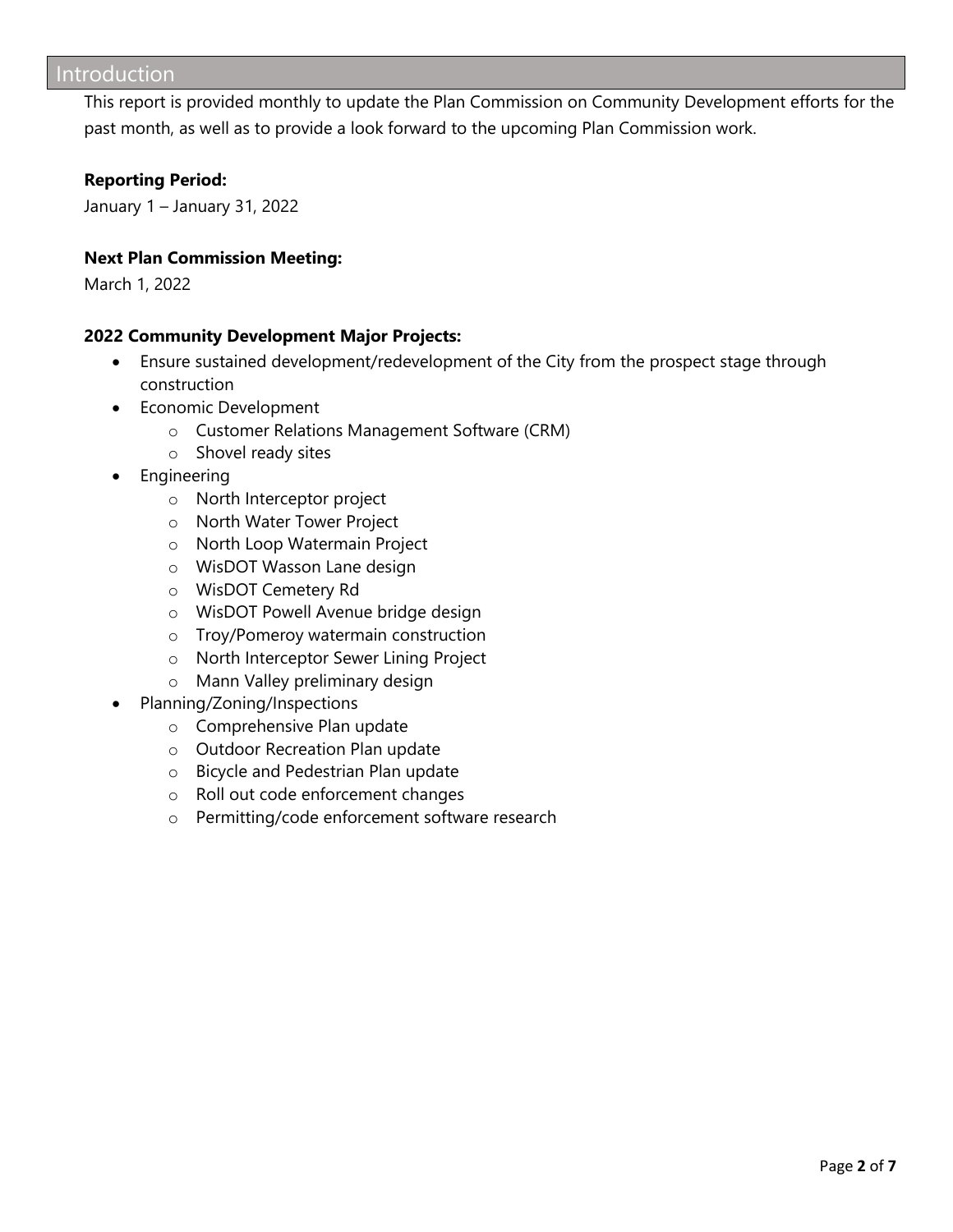# Planning and Zoning

- Development Review/Current Planning
	- o Currently working with several developers that plan to submit throughout the next few months
- Zoning ordinances/map amendments

o None

- Subdivision ordinance amendment
	- o Condominium subdivision regulations Approved; ordinance takes effect on May 11, 2022
- Historic Preservation Commission
	- o Power plant structure and site MOU between HPC/CC approved
	- $\circ$  Historic interpretive walking tour developing the template and design for the first sign "The Glen" to replace Cascade Mill sign at Glen Park
	- o Historic photo panels inside the Glen Park Pavilion working on final design
- Mapping
	- o Map of available sites for development; [Click here for new map](https://rfcity.maps.arcgis.com/apps/MapJournal/index.html?appid=81339db7c99646d0b4a05a30639cf83a)
	- o Map of active development projects map; [Click here for map](https://rfcity.maps.arcgis.com/apps/MapJournal/index.html?appid=60e45bf2ef9d4311a7dfc5cd3142d777)
- **Projects** 
	- $\circ$  Comprehensive plan Staff kick off meeting complete; engagerf.org going live 1/27 on soft launch; public open house February 24 from 2-7pm at the library; community profile drafted
	- $\circ$  Code enforcement needed ordinance modifications coming this winter
	- o Housing numbers updated for 2021
	- o Annual report in progress
	- o Letters of Agreement with KCC
- Assist customers with zoning and subdivision questions daily

# Economic Development

- Attended online Innovation Center Management Committee Meetings (Schreiner)
- Attended River Falls Economic Development Corporation meeting (Schreiner)
- Treasurer and Secretary duties as well as Management Committee meetings for the EDC
- Work with developer on Project Amcon project
- Held internal major project development meeting
- Submitted Momentum West Project of the Year application (Burns)
- Sent five RFI's
- Participated in River Falls Chamber Leadership River Falls Day (Peterson & Burns)
- Completed orientation for Executive Pulse, the new Customer Relationship Management software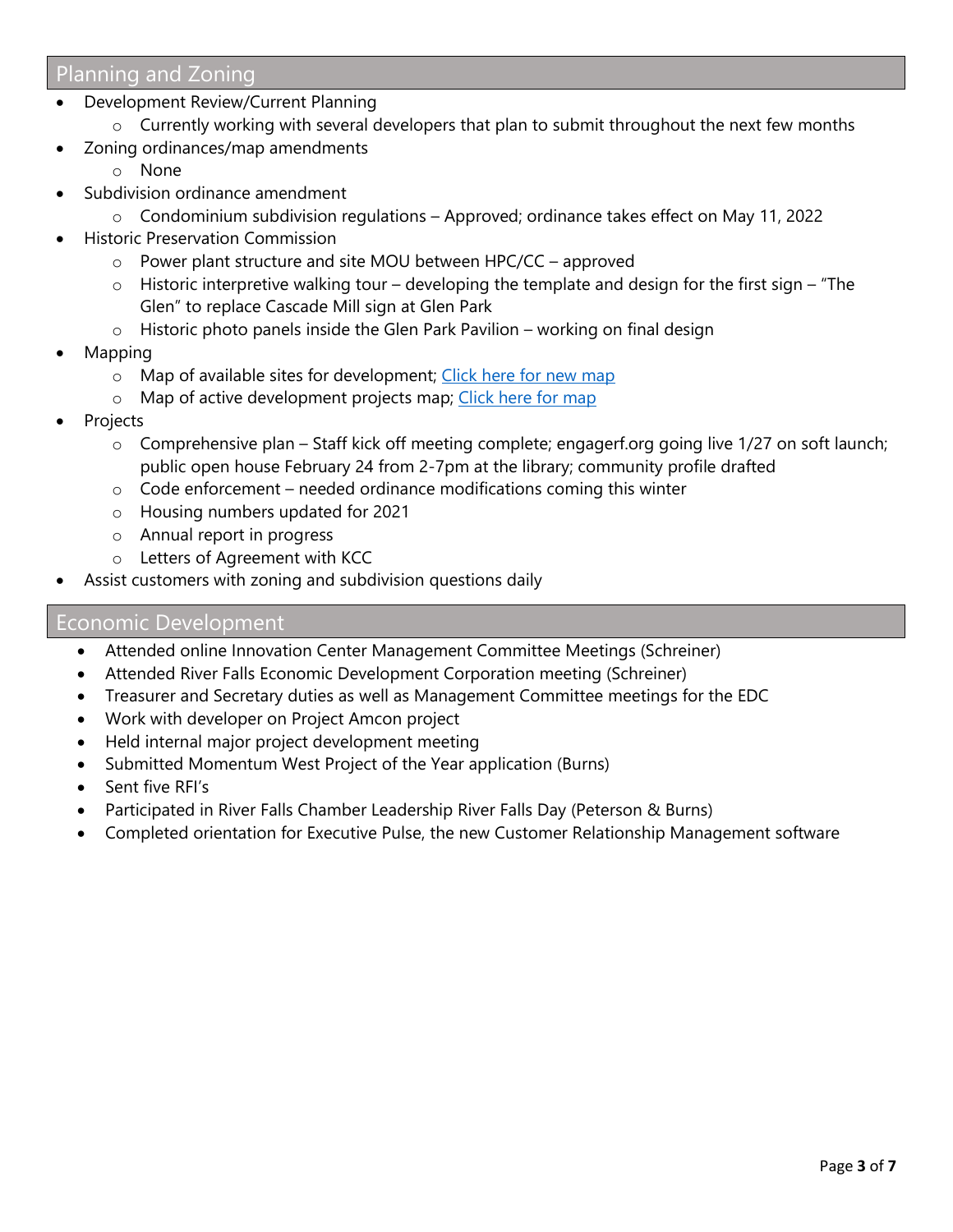# Building and Inspections

- 1536 Cemetery Road, Kwik Trip Certificate of Occupancy granted
- 1091 Sutherland Avenue, St Croix Valley Business Innovation Center – framing & plumbing inspection for food ready space

| Permits (Jan 1 – Jan 25) |                         |
|--------------------------|-------------------------|
|                          | <b>Building Permits</b> |
|                          | New Home Permits        |
|                          | <b>Fence Permits</b>    |
|                          | <b>Sign Permits</b>     |
|                          |                         |

# Engineering

- Internal Consulting Projects
	- o Troy-Pomeroy Watermain Relocation (SEH) Low bidder "Skid Steer Guy" anticipate March/April construction. UAB approval 1/18, Council to consider 1/25.
	- o Mann Valley Preliminary Design (SEH) 30% Plan review occurred 12/14/21.
	- o ArcGIS Transition (MSA) Project is 95% complete.
	- o Powell Avenue Bridge Rehabilitation (Ayres)
	- o S. Wasson Lane Reconstruct (Strand)
	- o North Water Tower (SEH). PSC Submittal compete. Anticipate final plans and bidding in February.
	- o North Loop (SEH)
	- o Wells Park Sidewalk (Stevens). Preliminary alignments are drafted and in staff review.
	- WisDOT Projects- Cemetery Road Reconstruct Summer '22
- Development review assistance for the following sites:
	- o Project Amcon
	- o 125 Quarry Road
- Stormwater none
- Utilities map new infrastructure; transition to ArcGIS Online
- Streets/Traffic none
- Construction
	- o North Interceptor Sewer (TKDA Engineering, A-1 Excavating Contractor). Clearing and grubbing throughout entire sewer route is complete. Sewer pipe is delivered and on site. Anticipate St. Croix Pond sediment removal in February.
	- o Residential lateral installation and abandonment inspections (ongoing)
	- $\circ$  Sterling Ponds 4<sup>th</sup> Addition Utilities and storm sewer are installed.
	- $\circ$  Highview Meadows 6<sup>th</sup> Addition Initial walk through performed, expecting Spring completion of punch list items.
- GIS ArcGIS Online transition is 95% complete
- Conferences/Trainings/Events Regnier attended NEWSC Pond Dredging Workshop
- Other
	- o Coordinating WisDOT Functional Class map update
	- o Todd Nickleski accepted City Engineer Position

# Director

- Comprehensive Plan coordination
	- o Presented to Rotary, Leadership River Falls, RFEDC, Hope for Creation
	- Work with site owner and potential buyers of property located in the URA
- Engineering staffing changes and recruitment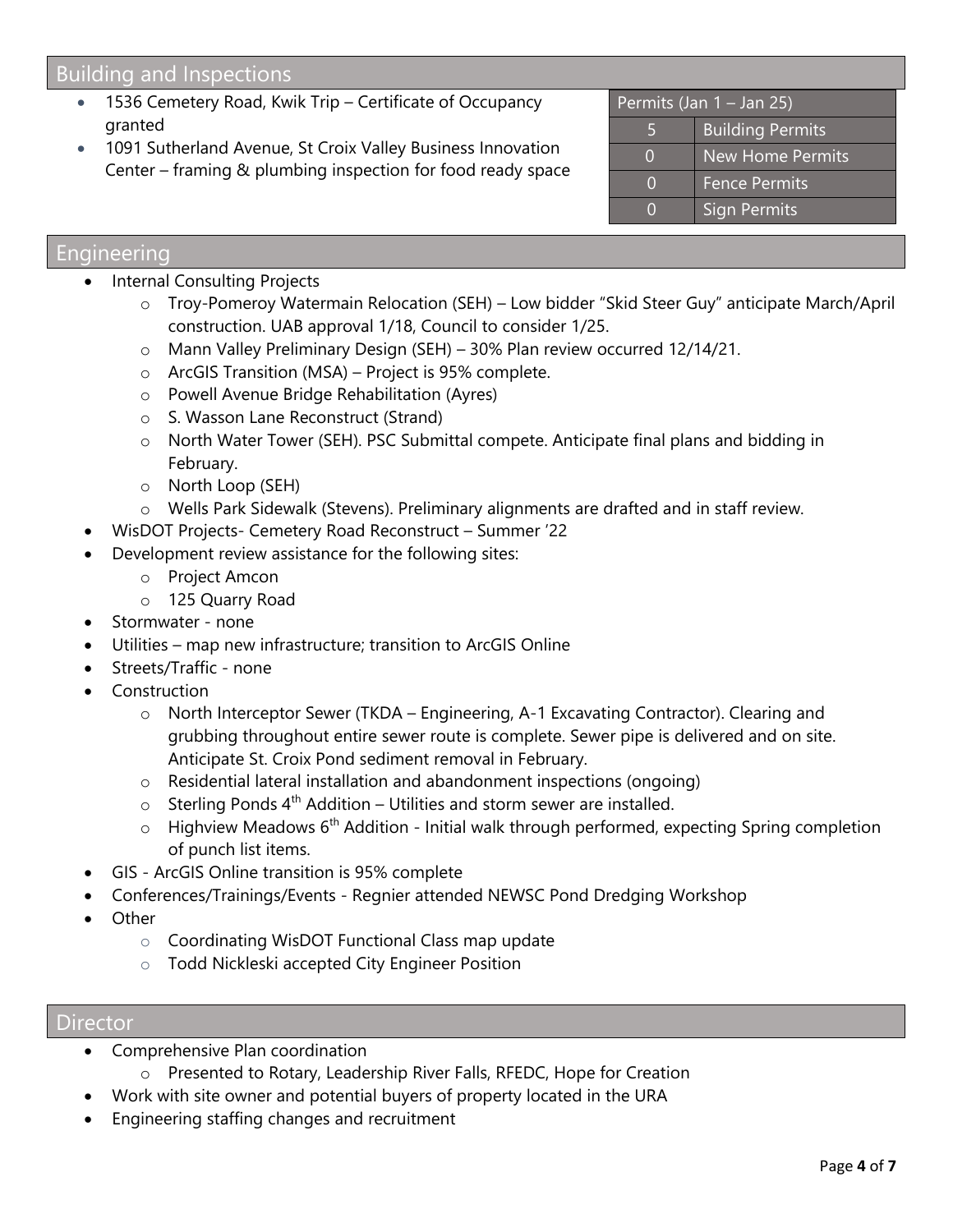- Meet with developers setting up multiple projects to begin in 2022
- Present to Rotary
- Met with KRLT
- Met with City of Superior regarding economic development
- Attended WEDA Board meeting
- Attended Pierce/St. Croix County Housing Needs Focus Group
- Begin Q1 plan commissioner meetings
- Housing Authority coordination/Board meeting
- Attended Hamline CPM Course
- Participated in meetings: Executive Team, Housing Authority, major development projects, Rotary
- Weekly staff meetings, staff 1:1s, consultant check ins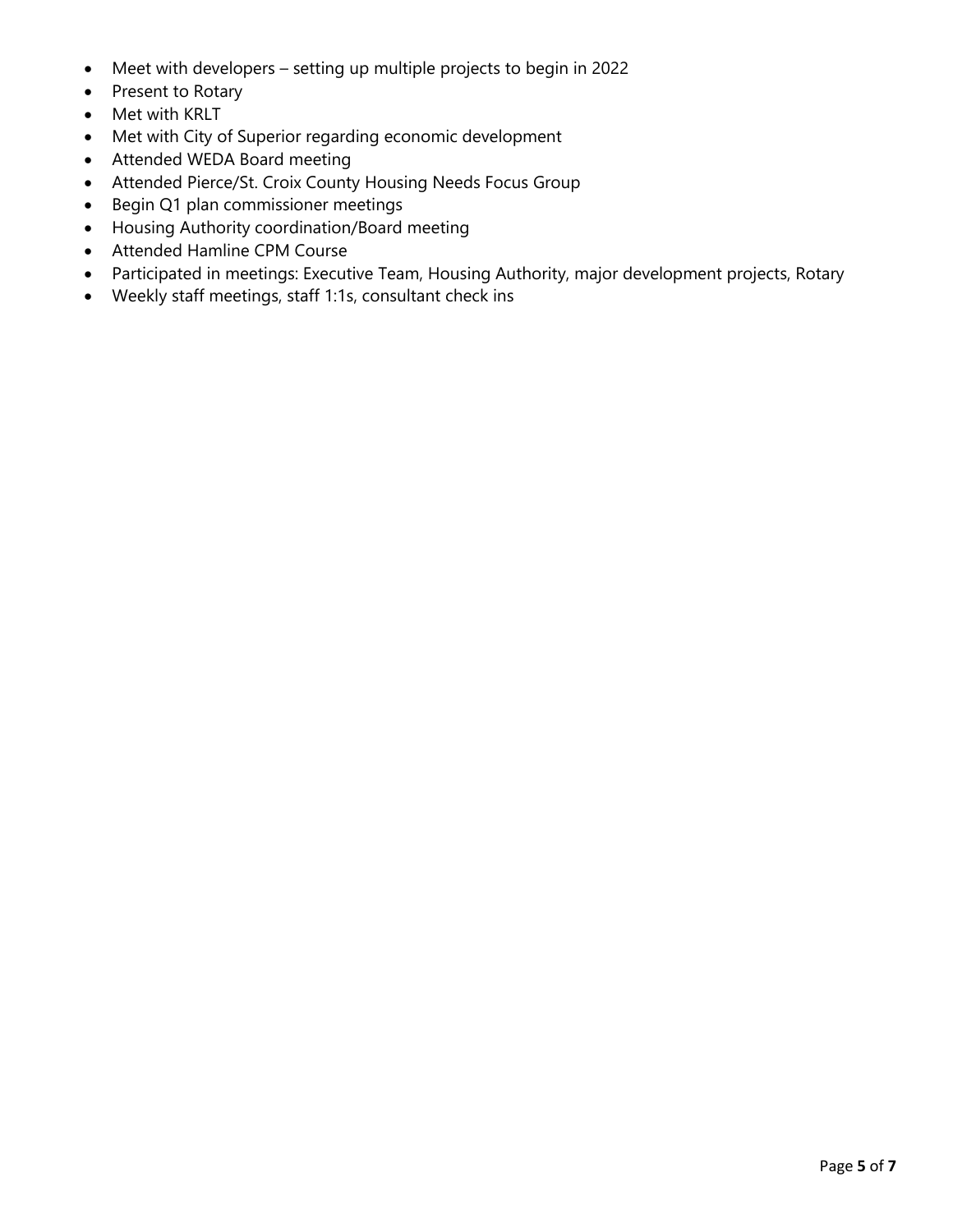# Community Development Staff







Amy Peterson, CD Director Keri Schreiner, ED Manager Todd Nickleski, City Engineer



David Hovel, Building Inspector Angie Bond, CD Assistant Emily Shively, City Planner







Zach Regnier, Sr. Civil Engineer Tamarra Jaworski, Engineering



Technician



Tyler Galde, Planning & Engineering Technician